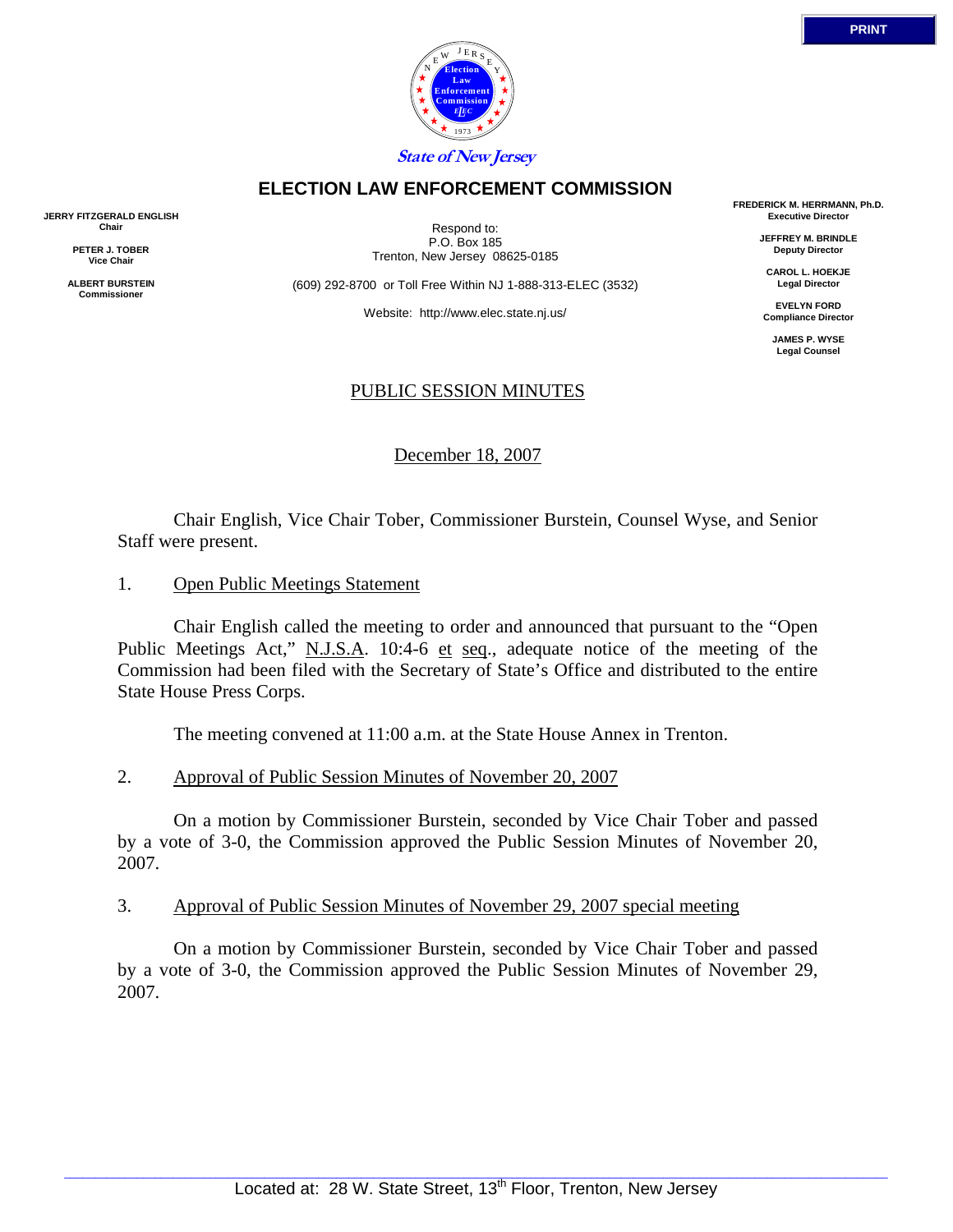# Public Session Minutes December 18, 2007 Page 2

#### 4. Executive Director's Report

#### A. Staff Activities

 Executive Director Herrmann expressed congratulations to Carol Hoekje upon being named ELEC's new Legal Director. The Executive Director said that Legal Director Hoekje is a graduate of Cornell University and its Law School and that she also holds a Masters Degree in Education from the University of Kansas. According to Executive Director Herrmann, the new Legal Director has been on the ELEC staff for 13 years as Director of Review & Investigation and more recently as Deputy Legal Director. He said that she also worked for the State Commission of Investigation for nine years and was a Branch Chief for the Federal Securities and Exchange Commission.

 Executive Director Herrmann mentioned that the Compliance Division reports that it has now trained 1,029 treasurers and has registered 1,041 lobbyists.

 The Executive Director stated that the Special Programs Section reports that 2,339 business entities have filed pay-to-play reports with the Commission.

#### B. Legislative Developments

 Executive Director Herrmann advised the Commission that Governor Jon S. Corzine signed three bills on November 2, 2007 that fall under ELEC's jurisdiction. They are:

- S-222 (Karcher et al.) which prohibits campaign contributions by public agencies,
- S-2505 (Codey et al.) which requires reporting by lobbyists of earmarks, and
- S-2506 (Codey, et al.) which prohibits candidates from contributing to charities in which they or their families have an interest.

#### C. Clean Elections Survey

 The Executive Director noted that according to surveys conducted recently by the Rutgers University Eagleton Institute of Politics and the Fairleigh Dickinson Public Mind Poll, voters in the three clean election districts were more likely than other voters around the State to say their races focused on the issues.

 Executive Director Herrmann informed the Commission that 41 percent of the Clean Elections' voters said their races stressed issues while only 25 percent of Statewide voters did so. He said that one of the pollsters called this finding "a huge difference." Moreover, the Executive Director indicated that the polls found voters had heard more about the Clean Elections Program this year than in 2005, when the first Pilot Project was held.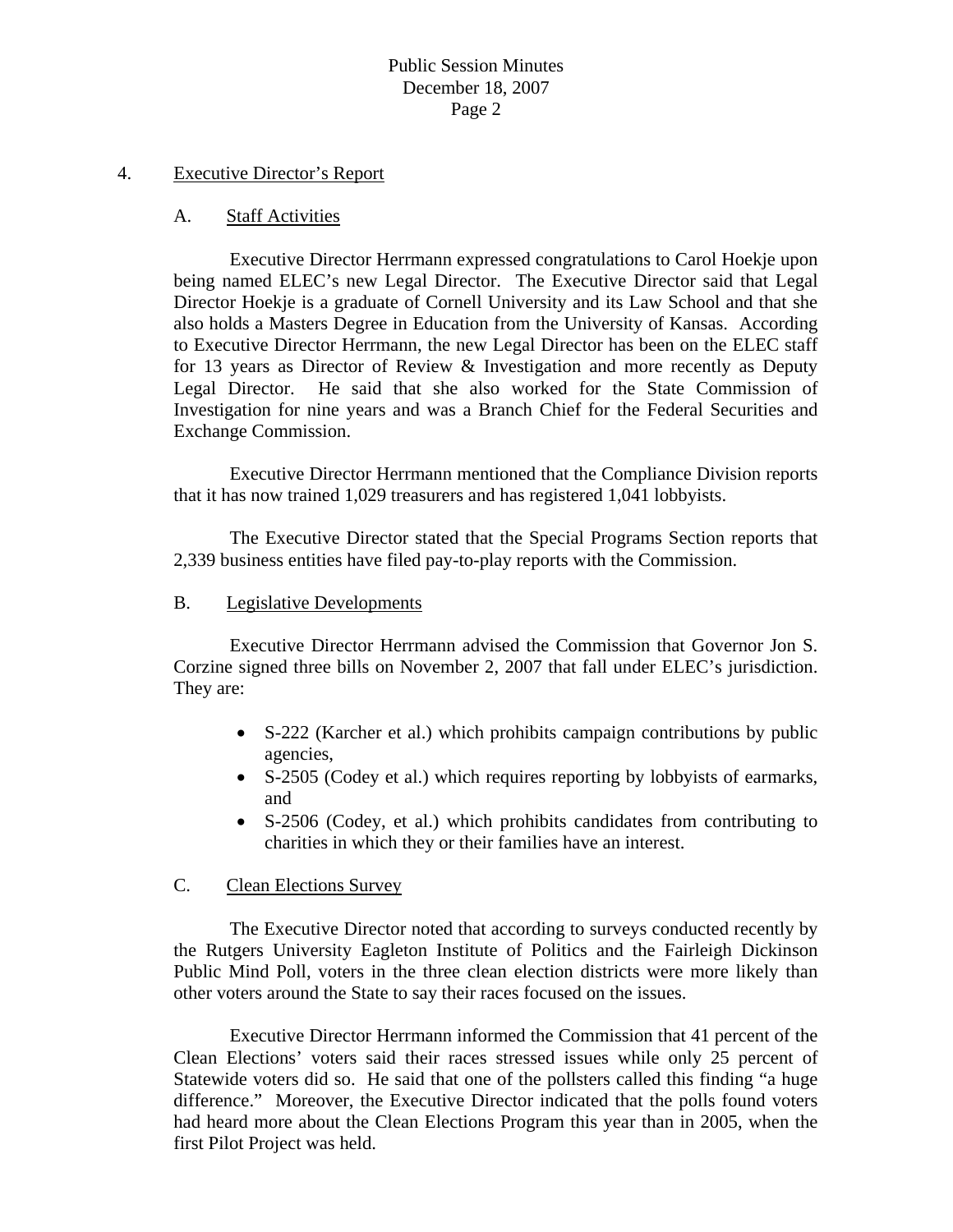## Public Session Minutes December 18, 2007 Page 3

 According to Executive Director Herrmann, in the clean districts, 44 percent of likely voters knew something about the program compared to only 29 percent in 2005.

 Executive Director Herrmann mentioned that ELEC was given \$600,000 to publicize the program and that apparently the advertising was effective.

## D. 2007 Legislative Elections Spending Summary

 Executive Director Herrmann advised the Commission that spending in the 2007 legislative races set a new record and that nearly \$69 million was spent for both the primary and general. He said that this figure is 21 percent higher than the previous record of \$57 million set in 2003, the last time that both houses were running. The Executive Director asserted that in the general election of 2007, \$43.4 million was spent as compared to \$40.4 million in 2003.

 Executive Director Herrmann reported that according to Joe Donohue of the Star-Ledger, the "totals in six districts topped the \$2 million mark, a threshold never crossed before this decade." He added that "four of this year's races are among the top 10 most expensive races of all time" and that "spending surpassed \$1 million in 10 districts—one out of four."

 The Executive Director added that Greg Volpe of Gannett pointed out that "more than half of the legislative spending was geared toward six races." He commented to the Gannett reporter that one of the reasons for the increased spending is "campaign inflation." Executive Director Herrmann noted that "the inflation rate for campaign spending is always on a higher level than general inflation . . . because media expenses tend to inflate at a higher rate than the consumer price index."

 Executive Director Herrmann again thanked Compliance Director Ford, Director of Information Technology Carol Neiman, and their staffs for compiling the legislative data that was put to such great use by the State's media in presenting the public with an outstanding overview of this year's campaign financing activity.

# E. Winter Meeting Schedule

- January 15, 2008 at 11:00 a.m. in Trenton;
- February 19, 2008 at 10:00 a.m. in Trenton; and,
- March 18, 2008 at 10:00 a.m. in Trenton.